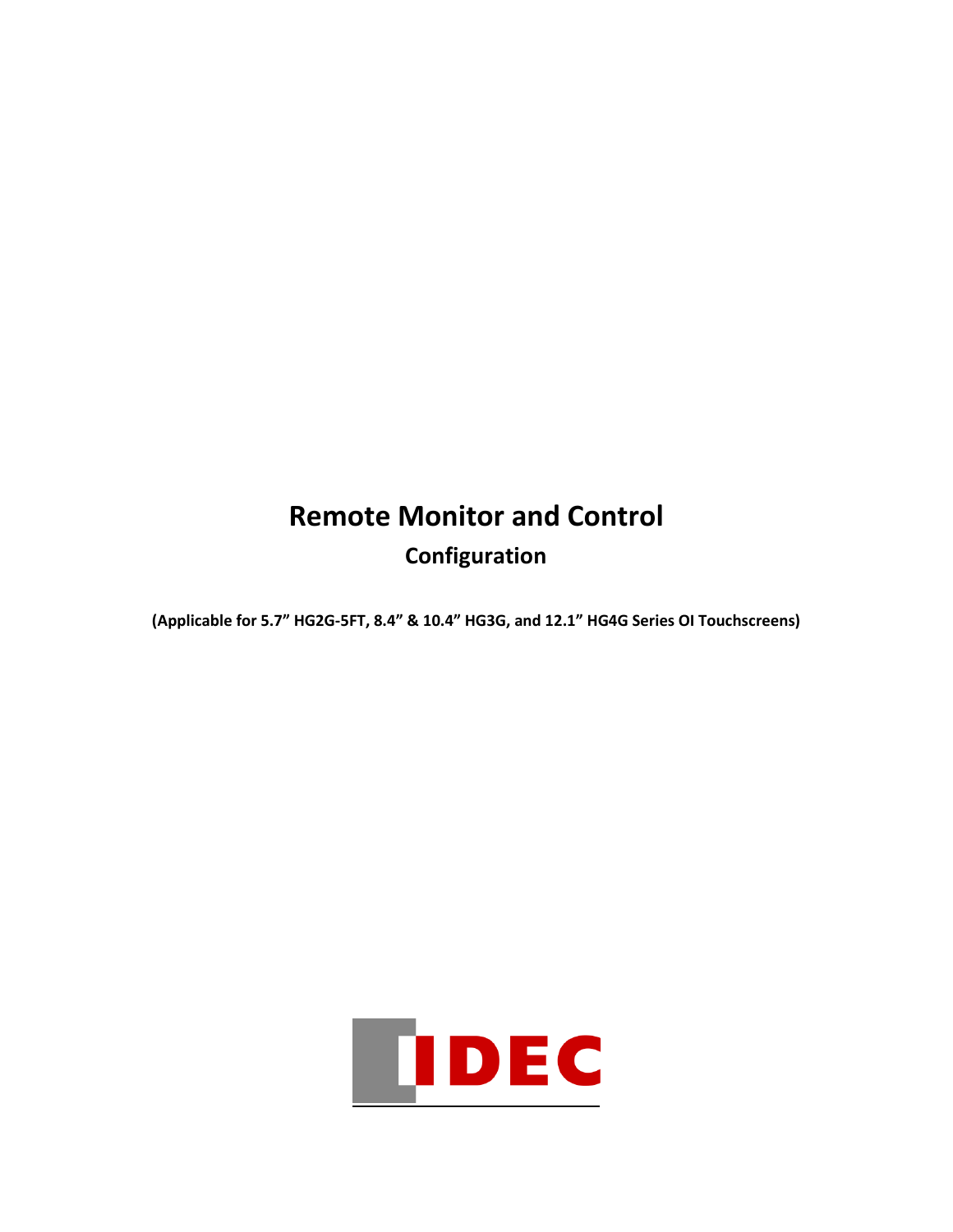### **How to Configure the OI Touchscreens for Remote Monitor and Control**

#### **Instructions:**

1. In WindOINV2 Software, select **Configuration** and click the **Project Settings**.



2. In **Project Settings**, select **Communication Interface** tab. Under the **Interface Configuration**, select **Ethernet**. Last, assign the **IP Address** for your OI Touchscreen.

| <b>Project Settings</b>                                                                                                                                              |                                                                                            |                                                  |                                                                                          |                    | $\mathbf{x}$                                                     |
|----------------------------------------------------------------------------------------------------------------------------------------------------------------------|--------------------------------------------------------------------------------------------|--------------------------------------------------|------------------------------------------------------------------------------------------|--------------------|------------------------------------------------------------------|
| System                                                                                                                                                               | <b>USB Flash Drive.</b><br><communication interface=""></communication>                    | <b>Project Details</b><br>Host I/F Driver        | Contents<br>Printer                                                                      | <b>Memory Card</b> | <b>Web Server</b><br><b>Expansion Module</b>                     |
| Interface Configuration:<br>Interface<br>COM1<br>COM <sub>2</sub><br><b>Ethemet</b><br>Protocol1<br>Protocol <sub>2</sub><br>Protocol3<br>USB2(USB-A)<br>USB1(USB-B) | Protocol<br><b>Host Communication</b><br>N/A<br>N/A<br>N/A<br>N/A<br>N/A<br>N/A<br>Printer | Interface Settings<br>Protocol:<br>$\frac{1}{2}$ | N/A<br>Step 1: Select "Ethernet"                                                         |                    |                                                                  |
|                                                                                                                                                                      |                                                                                            | IP Address:<br>Subnet Mask:<br>Default Gateway:  | 192.168.100.113<br>255 . 255 . 255 . 0<br>0: 0: 0: 0<br>Forbid Maintenance Communication |                    | Step 2: Enter the IP<br><b>Address of the OI</b><br>Touchscreen. |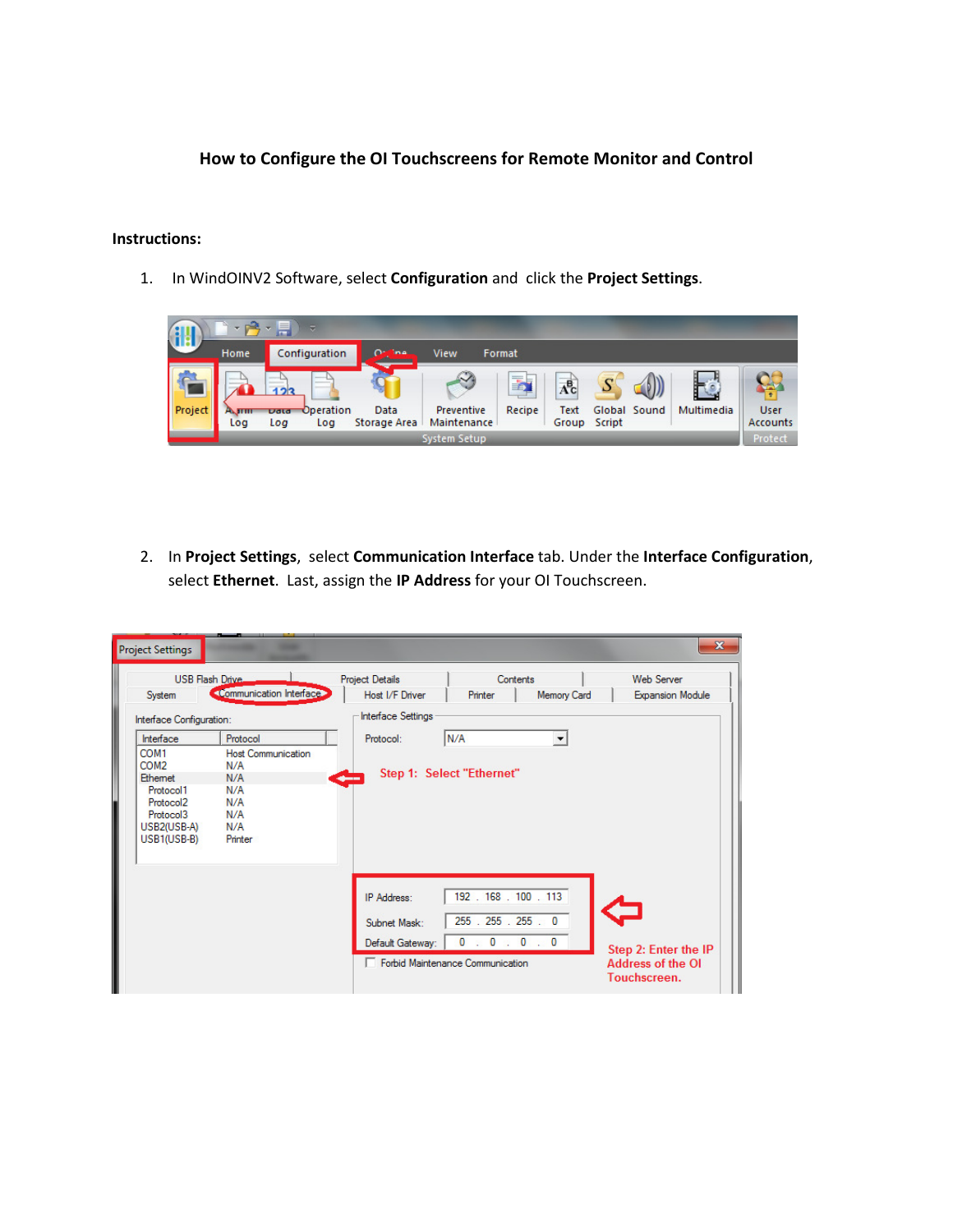3. Next, select the **Web Server** tab in the Project Settings

You will find 3 options under Remote Control and Monitoring. In this example, "Enable Remote Control and Monitor" is selected.

| <b>USB Flash Drive</b><br>□ Disable Web Server function<br>- Remote Control and Monitoring | C Enable Remote Control and Monitor |          | <b>Project Details</b> | Contents |  | Web Server |
|--------------------------------------------------------------------------------------------|-------------------------------------|----------|------------------------|----------|--|------------|
|                                                                                            |                                     |          |                        |          |  |            |
|                                                                                            |                                     |          |                        |          |  |            |
|                                                                                            |                                     |          |                        |          |  |            |
|                                                                                            |                                     |          |                        |          |  |            |
|                                                                                            |                                     |          |                        |          |  |            |
|                                                                                            | C Enable Remote Monitor only        |          |                        |          |  |            |
| C Disable                                                                                  |                                     |          |                        |          |  |            |
|                                                                                            |                                     |          |                        |          |  |            |
| Execution Interval (msec):                                                                 |                                     | ÷        |                        |          |  |            |
| Port No.:                                                                                  |                                     | ÷<br>180 |                        |          |  |            |

Click the OK button to close the Project Settings.

4. Go to your IE browser and enter the IP Address of the touchscreen. The IP Address used in the example is : 192.168.100.113

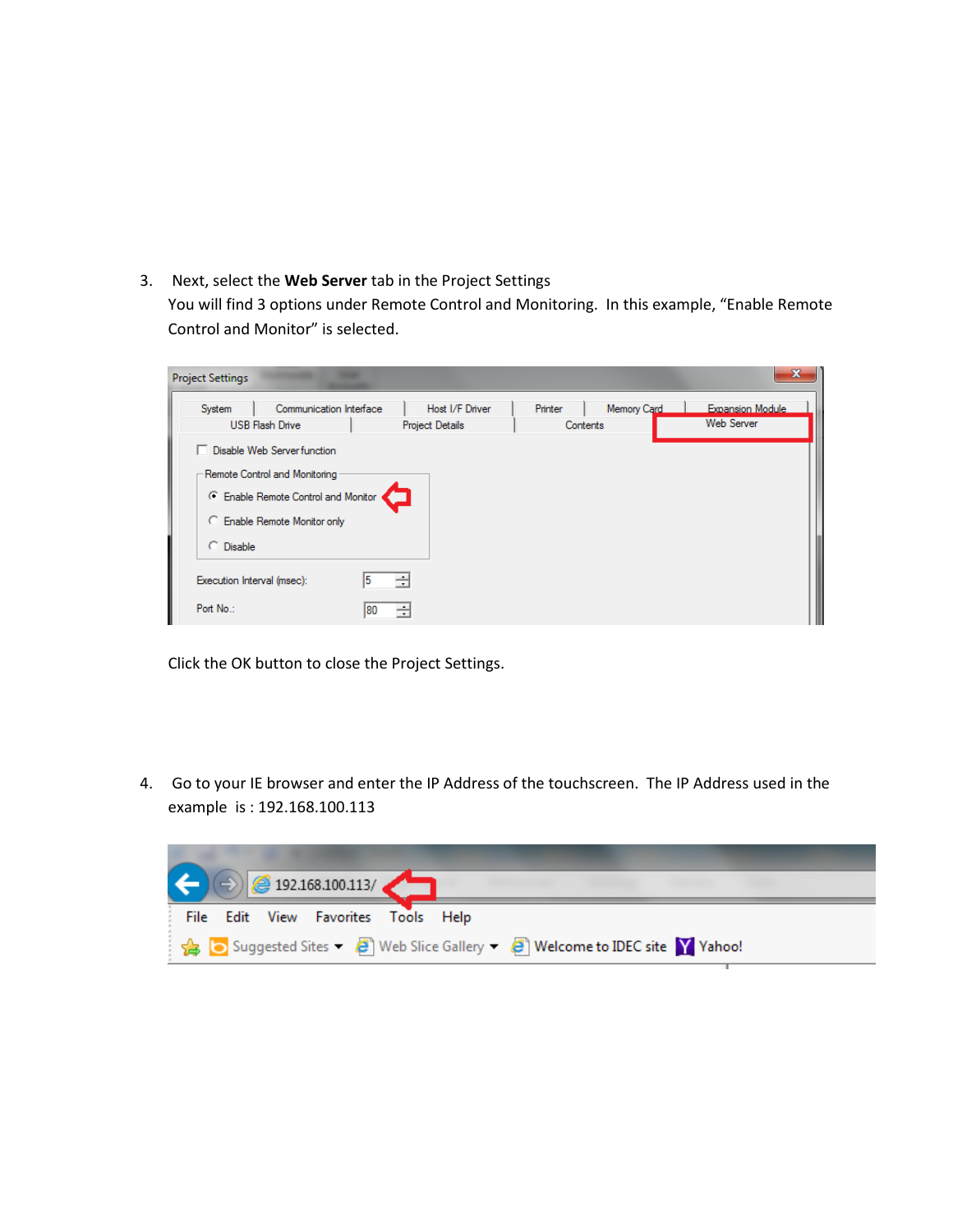5. If you are able to connect, then you will see this **Windows Security** ( as shown below).

| password.    | The server 192.168.100.113 at Maintenance requires a username and                                                                          |
|--------------|--------------------------------------------------------------------------------------------------------------------------------------------|
| connection). | Warning: This server is requesting that your username and password be<br>sent in an insecure manner (basic authentication without a secure |
|              | User                                                                                                                                       |
|              | Password                                                                                                                                   |

#### **Note:**

- If you added a password in your touchscreen project, then you will need to enter a User ID and a Password.
- If you didn't add a Password in your project, then all you have to do is enter the User ID as "User" and leave the Password blank.

**Press the OK button when finished.**